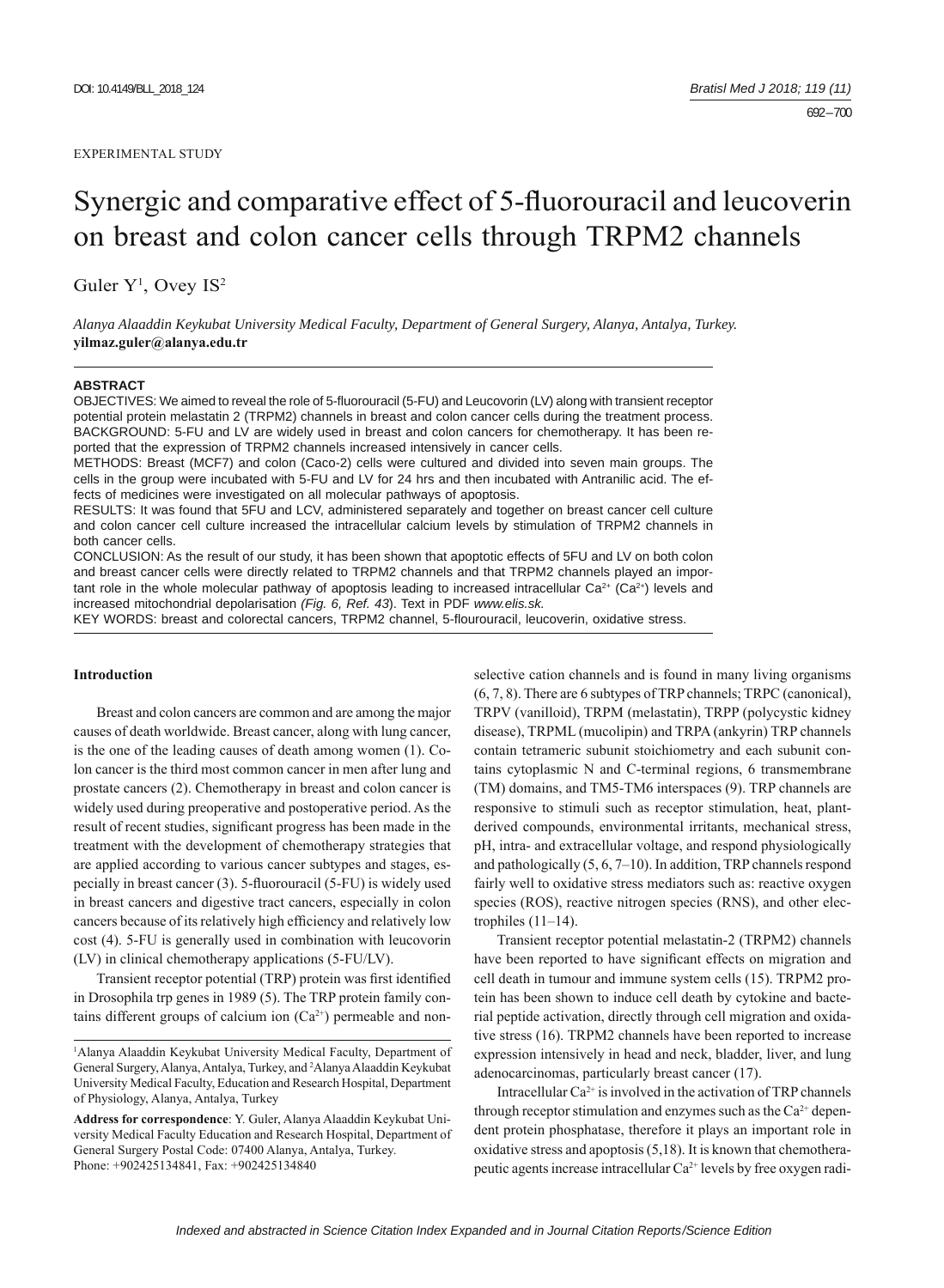cals in the cell and lead to oxidative stress. It has been reported that 5-FU induces oxidative stress by increasing free oxygen radicals in the cell and causes apoptotic effects in the antioxidant defence system resulting in damage and repression (19, 20).

Based on this information, we aimed to investigate the role of TRPM2 channels, which are known to be susceptible to oxidative stress in breast and colon cancer cells, by administering 5-FU and LV on colon and breast cancer cell colonies, both separately and in combination, and to elucidate the effects of these drugs on TRPM2 channels and intracellular Ca2+ levels.

## **Materials and methods**

## *Cell culture*

MCF7 and Caco-2 cell line was purchased from Culture Collection of Animal Cells, Foot and Mouth Disease (ŞAP) Institute, Ankara, Turkey. MCF7 cells were cultured in RPMI 1640 medium and Caco-2 cells were cultured in DMEM (Dulbecco's modified Eagle's medium. All mediums containing 10 % foetal bovine serum (FBS) (Fisher Scientific, and 1 % penicillin/streptomycin (Biochrom, Berlin, Germany). The cells were seeded in 8-10 flasks at a density of  $1 \times 10^6$  cells per flask (filter cap, sterile, 5 ml, 25 cm<sup>2</sup>). Cells were incubated in T25 flasks at 37 °C at 5 %  $CO<sub>2</sub>$  in a humidified incubator. After the cells have reached 75–85 % confluence, the cells were incubated with the chemical compounds described in the groups section. The cells were examined daily for evidence of contamination. After treatments, the cells were detached with 0.25 % Trypsin–EDTA and split into the sterile falcon tubes for analysis.

## *Reagents*

Roswell Park Memorial Institute (RPMI) 1640 Medium, Dulbecco's modified Eagle's medium (DMEM), Trypsin–EDTA, Antranilic acid, Fetal Bovine Serum and penicillin-streptomycine, cumenhydroperoxyde and Dimethyl sulfoxide (DMSO) were obtained from Sigma-Aldrich Chemical (St. Louis, MO), Fura-2/AM was obtained from Calbiochem (Darmstadt, Germany). MTT (3-(4,5-Dimethylthiazol-2-yl)-2,5-Diphenyltetrazolium Bromide) was purchased from Thermo Fischer (Waltham, MA USA). Dihydrorhodamine-123 (DHR 123) obtained from Molecular Probes (Eugene, OR, USA). Caspase 3 and Caspase 9 substrates [N-acetyl-Leu-Glu-His-Asp-7-amino-4-methylcoumarin (ACLEHD-AMC) and Nacetyl-Leu-Glu-His-Asp-7-amino-4-methylcoumarin (AC-LEHD-AMC)] were purchased from Biovision (San Francisco, USA). APOPercentage dye with releasing buffer were purchased from Biocolor (Belfast, Northern Ireland) A mitochondrial stain 5,5',6,6'-tetrachloro-1,1',3,3'-tetraethyl benzimidazolyl carbocyanine iodide (JC-1) was purchased from Santa Cruz (Dallas, Texas, USA).

## *Study groups*

MCF7 and Caco-2 cells were cultured at 37 °C. The cells were divided into seven main groups.

Group 1 (Control): The cells were not incubated with 5FU, Leucoverin and antranilic acid (ACA), but were kept in a flask containing the same cell culture medium and conditions for 72 h.

Group 2 (5FU): Cells in the group were incubated with 5 μM 5-Fluorouracil for 24 hrs (21).

Group 3 (5FU+ACA): Cells in the group were incubated with 5 μM 5-Fluorouracil for 24 hrs and then incubated with Antranilic acid (ACA, 0.04 mM, 30 min).

Group 4 (5FU+LCV): Cells in the group were incubated with 5 μM 5-Fluorouracil for 24 hrs and then incubated with 2 μM Folinic acid (Leucoverin) for 24 hrs.

Group 5 (5FU+LCV+ACA): Cells in the group were incubated with 5 μM 5-Fluorouracil for 24 hrs and then incubated with 2 μM Folinic acid (Leucoverin) for 24 hrs and then incubated with Antranilic acid (ACA, 0.04 mM, 30 min).

Group 6 (LCV): Cells in the group were incubated with 2 μM Folinic acid (Leucoverin) for 24 hrs (22).

Group 7 (LCV+ACA): Cells in the group were incubated with 2 μM Folinic acid (Leucoverin) for 24 hrs and then incubated with Antranilic acid (ACA, 0.04 mM, 30 min).

In related experiments (except for calcium signalling), the cells were further treated with Cumen hydroperoxyde (CMPx) (0.1 mM, 10 min) for activation of TRPM2 channel before related analysis and they were also inhibited by the TRPM2 channel blocker ACA (0.04 mM, 30 min) before related analysis in the presence of normal extracellular calcium (1.2 mM). During calcium signalling analysis (Fura-2/AM), cells were stimulated on 20th cycles with 0.1 mM CMPx in the presence of normal extracellular calcium (1.2 mM).

## *Measurement of intracellular free calcium concentration ([Ca2+]i)*

The  $Ca^{2+}$  i concentration was measured by UV light-excitable Fura-2 acetoxymethyl ester (Fura-2-AM) as an intracellular calcium ion indicator. After cell were incubated with the chemical compounds described in groups section, cells were detached with 0.25 % Trypsin–EDTA from T25 flasks. After centrifuged (100 G, 5) min), the medium was removed and replaced with HEPES-buffered saline [HBS; 5 mM KCl, 145 mM NaCl, 10 mM D-glucose, 1 mM MgCl<sub>2</sub>, 1 mM CaCl<sub>2</sub>, (1.2 mM). 10 mM HEPES and 0.1 % (w/v) bovine serum albumin (BSA); pH 7.4] containing 5 μM fura-2 AM and 0.05 % (w/v) Pluronic F-127, and cells were incubated for 1 h at 37 °C in the dark. The loaded cells were washed twice with HBS and covered with 1000 μL of HBS supplemented with 2.5 mM probenecid for at least 20 min at 37 °C in the dark to allow for Fura-2 AM de-esterification. Cells were seeded in clear flatbottom black 96-well culture trays (Grainer Cell Star, Life Sciences USA) at a density of  $3 \times 10^4$  cells/per well. Fluorescence emission intensity at 510 nm was determined in individual wells using a plate reader equipped with an automated injection system (SynergyTM H1, Biotek, USA) at alternating excitation wavelengths of 340 and 380 nm every 3 s for 50 acquisition cycles (cycle: 3 s; exposure:  $25$  flashes; gain:  $120$ ) in response to agonists (CMPx, 0.1 mM) added with the automated injector.  $[Ca^{2+}]$ i in cells was expressed as the average emission at 510 nm in individual wells in response to excitation at 340/380 nm normalized to initial fluorescence emission obtained during the first 10–20 cycles. Measurement of  $[Ca^{2+}]$ i was performed as modified by Uguz et al, 2009 and Martinez et al (23, 24).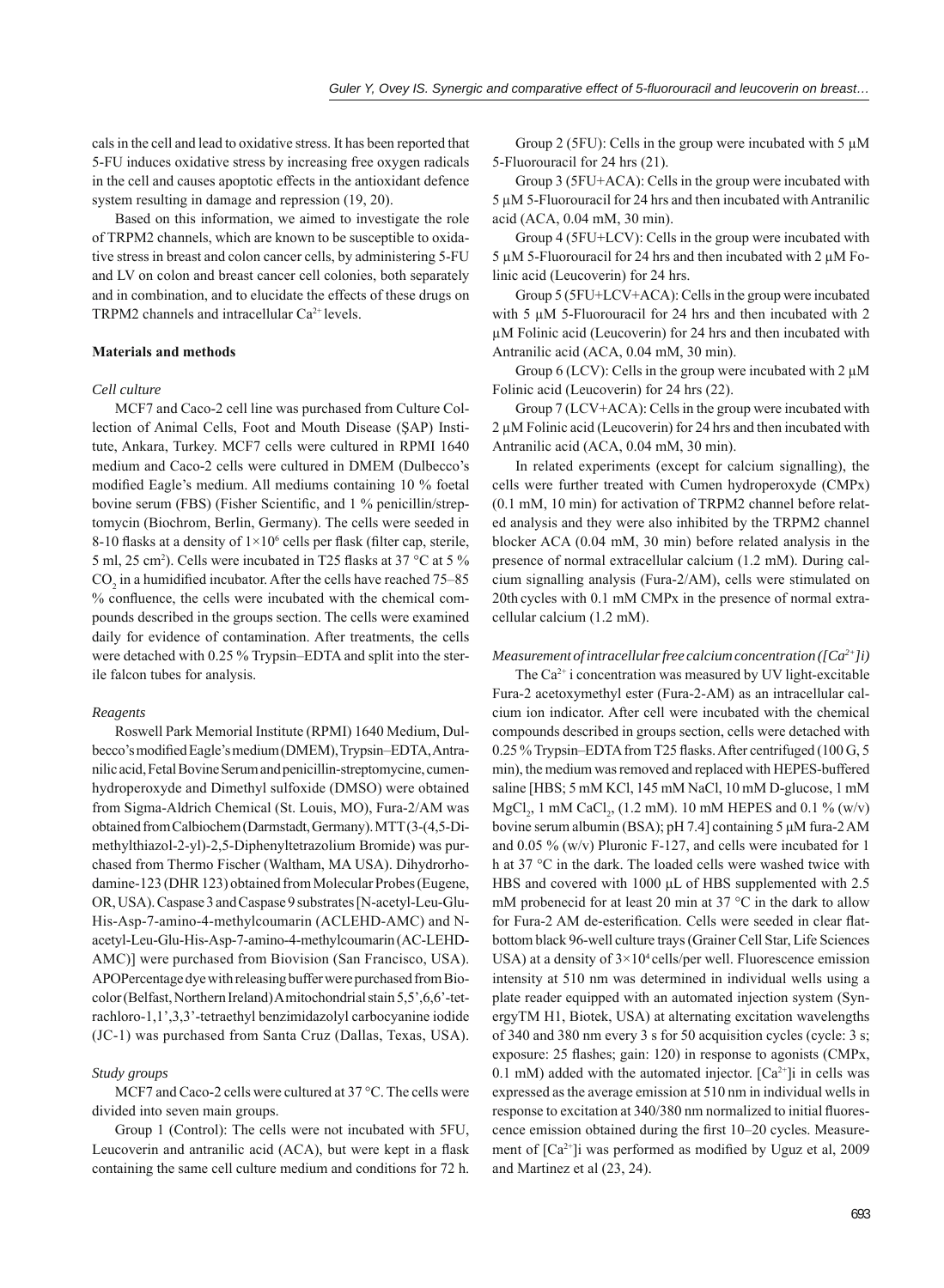## 692 – 700

## *Intracellular ROS production measurement*

Rhodamine  $123(Rh\ 123)$  is a non-fluorescent, non-charged dye, which is cell membrane permanent green florescent dye, which can easily pass the cell membranes, where it is oxidized to cationic rhodamine 123, which is localised in the mitochondria and exhibits green fluorescence. It was sequestered by mitochondria. The cells ( $10<sup>6</sup>$  cells/ml for per group) were incubated with 20  $\mu$ m DHR 123 as florescent oxidant dye at 37  $^{\circ}$ C for 25 min (25). The Rh123 fluorescence intensities were determined by using an automatic microplate reader (Synergy™ H1, Biotek, USA). Excitation and emission wavelengths of the analyses were 488 nm and 543 nm, respectively. Data are presented as fold-increase over the pre-treatment level.

## *Apoptosis assay*

The APOPercentageTM, which is used as an assay for the detection and quantification of apoptosis (Biocolor Ltd., Belfast, Northern Ireland) was performed according to the manufacturer instructions. The APOPercentageTM assay is a dye-uptake assay, which stains only the apoptotic cells with a red dye. When the membrane of apoptotic cell lost its asymmetry, the APOPercentage dye is bonded with phosphatidyl serine lipids actively and transported into cells, staining apoptotic cells red, thus allowing the detection of apoptosis by a multiplate reader as previously described, elsewhere (26). After the cells were incubated with the chemical compounds described in the groups section, the cells were washed with 1xPBS and resuspended in 50 μl 1xPBS for per group. After added 950 μl 1xPBS and 10 μl APOPecerntage dye (Biocolor, Belfast, Northern Ireland), than cells were incubated on shaker for 30 min at 37 °C in a humidified  $CO_2$  incubator in the dark. After the incubation, cells were washed twice by re-suspension in 500 μl of 1xPBS and centrifugation for 5 min at 1x100 g. After removing the supernatant, 200 μl apopercentage release



**Fig. 1. The effect of 5-FU (5 μM, 24 hrs) and Leucoverin (2 μM, 24 hrs) on [Ca2+]i through TRPM2 channels in MCF7 (A) and Caco-2 (B) cells and cellular calcium ion release (fold) (C). Cells are stimulated by Cumene hydroperoxide (CMPx 0.1 mM for 10 min) but they were inhibited**  by Antranilic Acid (ACA 0.04 mM for 30 min) (mean ± SD and n = 10). <sup>a</sup>p < 0.001 versus control group, <sup>b</sup>p < 0.05 and <sup>c</sup>p < 0.001 versus 5FU **group, d p** < **0.05 and e p** < **0.001 versus 5-FU+LCV group, f p** < **0.05 versus LCV group.**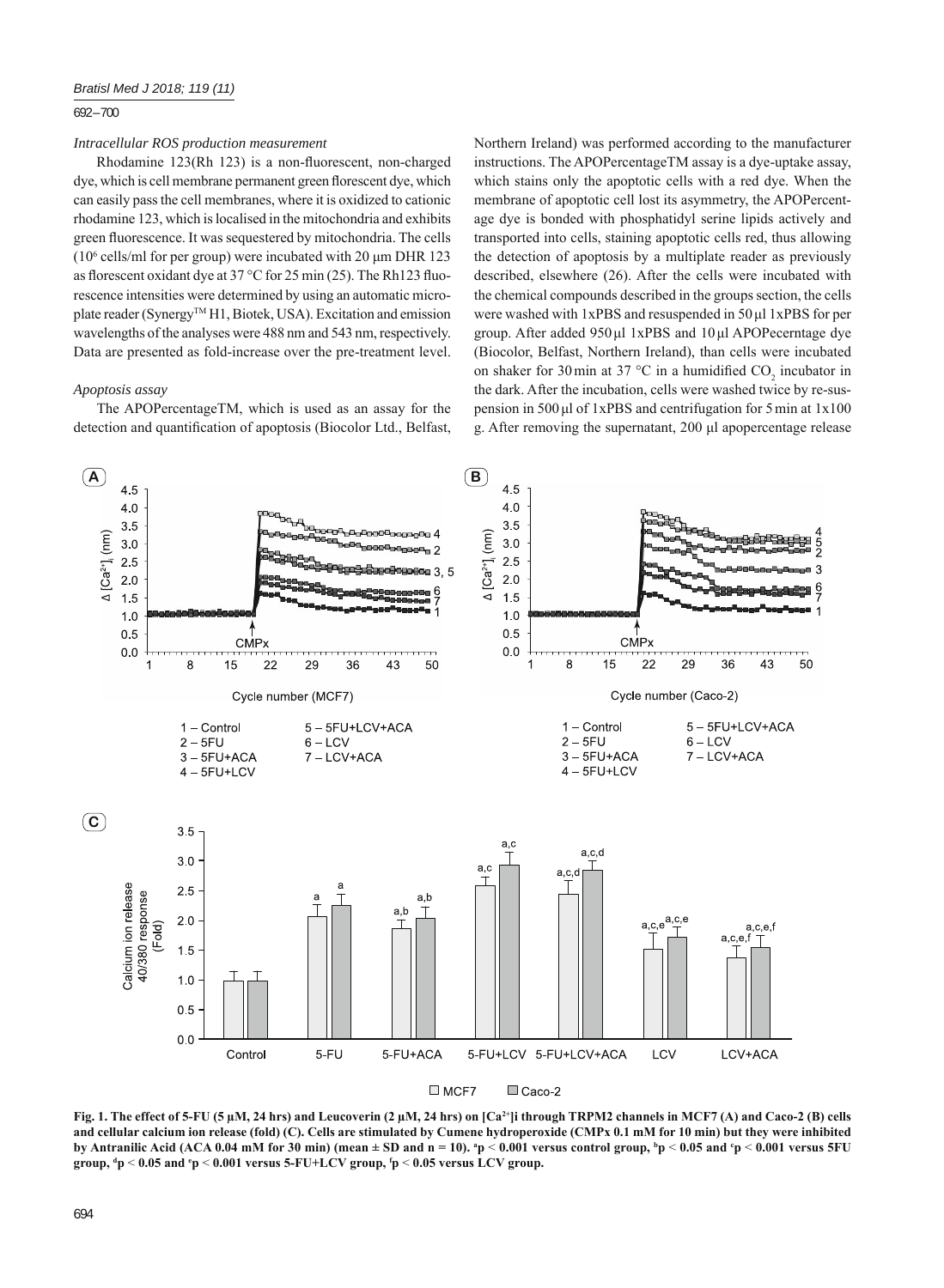solution was added. The cells were transferred to transparent plate as 50 μl volume for per well and allowing detection of apoptosis by spectrophotometry at 550 nm (Synergy™ H1, Biotek, USA).

## *Assay for caspase-3 and caspase-9 activities*

The determinations of caspase 3 and caspase 9 activities were based on methods previously reported (27, 28). MCF7 and Caco-2 cells were sonicated, and cell lysates were incubated with 2 ml of substrate solution (20 mM HEPES [pH 7.4], 2 mM EDTA, 0.1 % CHAPS, 5 mM DTT and 8.25 lM of caspase substrate) for 1 h at 37 °C. Caspase 3 substrate (NAcetyl-Asp-Glu-Val-Asp-7-amido-4-Methylcoumarin) (ACDEVD-AMC) and caspase 9 substrate (Ac-Leu-Glu-His-Asp-7-Amino-4-methylcoumarin) (AC-LEHD-AMC) cleavages were measured with the microplate reader (Synergy<sup>TM</sup> H1, Biotek, USA) with excitation wavelength of 360 nm and emission at 460 nm. The data were calculated as fluorescence units/mg protein and presented as fold-increase over the pre-treatment level (experimental/control).

## *Mitochondrial membrane potential (JC-1) analyses*

The cells were incubated with JC-1 (1 μM concentration of 5,50,6,60-tetrachloro-1,10,3,30-tetraethylbenzimi-dazolylcarbocyanine iodide) at  $37^{\circ}$ C for 45 min. JC-1 fluorescence was measured by a single excitation wavelength (488 nm) with dual emission, green (520 nm) and red (596 nm) using the microplate reader  $(Synergy<sup>TM</sup> H1, Biotek, USA)$ . (29,30). The lipophilic cationic dye, JC-1, exhibits potential-dependent accumulation in mitochondria. It indicates mitochondrial depolarization by a decrease in the red-to-green fluorescence intensity ratio. After incubation with JC-1, the dye was removed, and the cells were washed in PBS. The green JC-1 signal was measured at the excitation wavelength of 485 nm and the emission wavelength of 535 nm, and the red signal, at the excitation wavelength of 540 nm and the emission wavelength of 590 nm. Fluorescence changes were analysed using a fluorescence spectrophotometer (Synergy™ H1, Biotek, USA).

Treatments were carried out in triplicate. Data are presented as emission ratios (590/535). Changes in mitochondrial membrane potential were quantified as the integral of the decrease in JC-1 fluorescence ratio of experimental/control.

## *Cell viability (MTT) assay*

MTT Cell viability analysis was evaluated by the MTT assay based on the ability of viable cells to convert a water-soluble, yellow tetrazolium salt into a water-insoluble, purple formazan product. Cells were incubated with the chemical compounds described in the groups section. After treatments, the cells were washed and incubated with fresh Dulbecco's modified Eagle's medium (DMEM) containing MTT (0.5 mg/ml) at 37 °C for 90 min (31). Then, the supernatant was discarded and dimethyl sulfoxide was added to dissolve the formazan crystals. Optical density was measured in an automatic microplate reader (Synergy<sup>TM</sup> H1, Biotek, USA) at a test wavelength of 490 nm and a reference wavelength of 650 nm to nullify the effect of cell debris. The data are presented as fold-increase over the pre-treatment level (experimental/control).

### *Statistical analyses*

All results were expressed as the means  $\pm$  standard deviation (SD). Significant values in the groups were assessed with ANOVA and Mann–Whitney U test. Data were analysed using the SPSS statistical program (version 9.05 software, SPSS Inc. Chicago, Illinois, USA)  $p < 0.05$  was considered significant.

## **Results**

# *Effects of extracellular 5FU and LCV treatments on CMPx-induced (Ca2+)i concentration through TRPM2 channels activation in the MCF7 and Caco-2 cells*

As the result of administration of 5-FU and LCV separately and together on breast cancer cell culture (MCF7) and colon cancer cell culture (Caco2), these agents increased the intracellular



**Fig. 2. The effect of 5-FU (5 μM, 24 hrs) and Leucoverin (2 μM, 24 hrs) on apoptosis levels in the MCF7 and Caco2 cells. Cells are stimulated by Cumene hydroperoxide (CMPx 0.1 mM for 10 min) but they were inhibited by Antranilic Acid (ACA 0.04 mM for 30 min) (mean ± SD and**  n = 10). \*p < 0.001 and \*p < 0.05 versus control group, \*p < 0.05 and \*p < 0.001 versus 5-FU group, \*p < 0.001 versus 5-FU+LCV group and \*p < **0.05 versus LCV group.**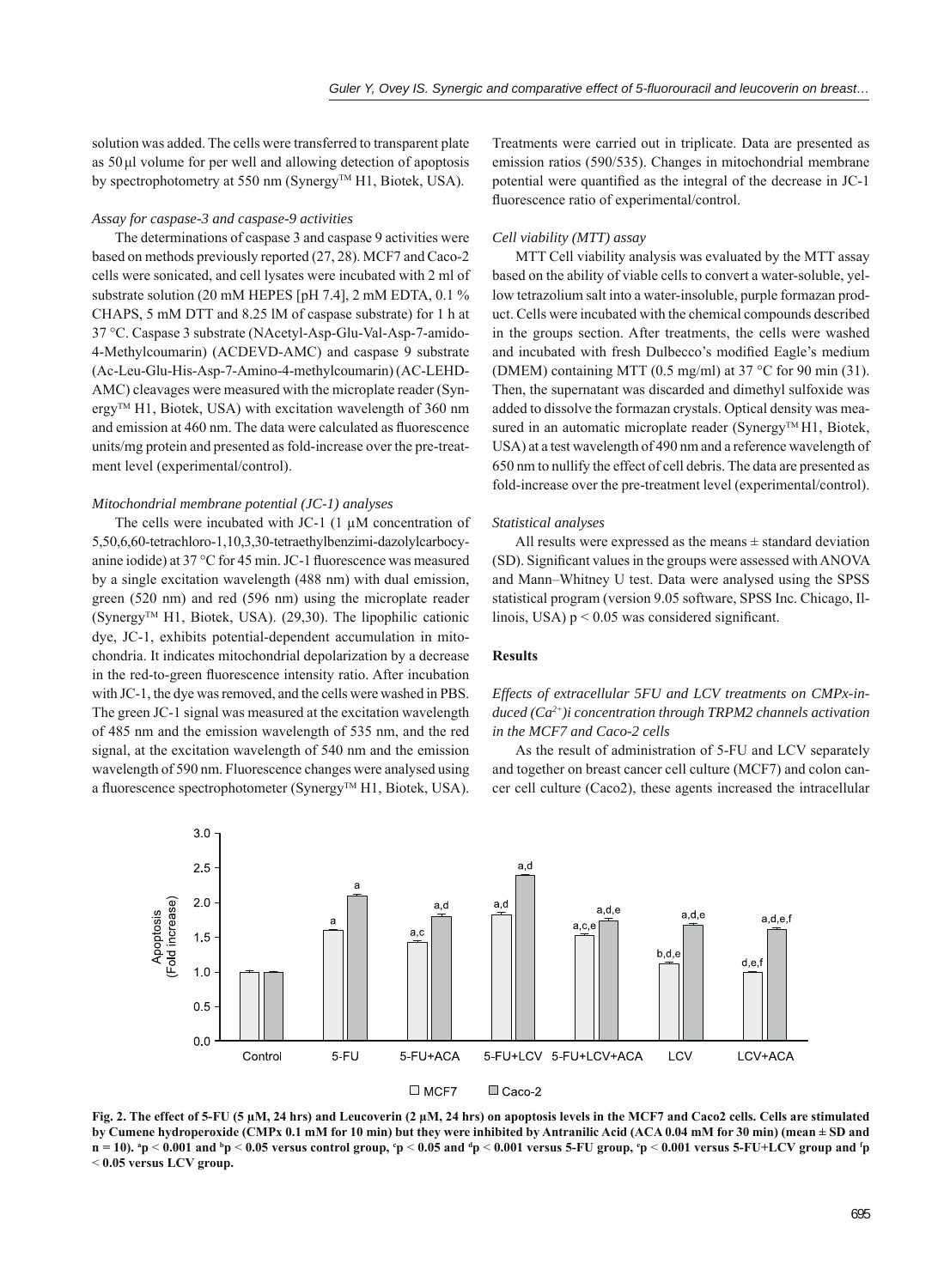692 – 700



**Fig. 3. The effect of 5-FU (5 μM, 24 hrs) and Leucoverin (2 μM, 24 hrs) on Cell Viability levels in the MCF7 and Caco2 cells. Cells are stimulated by Cumene hydroperoxide (CMPx 0.1 mM for 10 min) but they were inhibited by Antranilic Acid (ACA 0.04 mM for 30 min) (mean ± SD and n** = 10). \*p < 0.001 and \*p < 0.05 versus control group, <sup>c</sup>p < 0.05 and \*p < 0.001 versus 5-FU group, \*p < 0.05 and \*p < 0.001 versus 5-FU+LCV **group, g p < 0.001 and h p < 0.05 versus LCV group.**



**Fig. 4. The effect of 5-FU (5 μM, 24 hrs) and Leucoverin (2 μM, 24 hrs) on Reactive Oxygene Species levels in the MCF7 and Caco2 cells. Cells are stimulated by Cumene hydroperoxide (CMPx 0.1 mM for 10 min) but they were inhibited by Antranilic Acid (ACA 0.04 mM for 30 min)**  (mean ± SD and n = 10). <sup>a</sup>p < 0.001 and <sup>b</sup>p < 0.05 versus control group, <sup>c</sup>p < 0.05 and <sup>a</sup>p < 0.001 versus 5-FU group, <sup>c</sup>p < 0.05 and <sup>t</sup>p < 0.001 ver**sus 5-FU+LCV group, g p < 0.05 and h p < 0.001 versus LCV group.**

calcium  $(Ca^{2+})$  levels by stimulation of TRPM2 channels in both cancer cells statistically significantly compared to the control group. Intracellular  $(Ca^{2+})$  levels were significantly increased (p  $<$  0.05) by the use of TRPM2 channel stimulator (CMPx) in both cancer cells, especially in colon cancer, while using the TRPM2 channel inhibitor (ACA) reduced intracellular ( $Ca^{2+}$ ) levels at a significant level ( $p < 0.001$ ). Use of 5-FU and LV separately also showed these effects at a statistically significant level (stimulation:  $p < 0.05$ , inhibition:  $p < 0.001$ ) (Fig. 1).

# *Results of Apoptosis, MTT, ROS, Mitochondrial Depolarisation and Caspase 3 - Caspase 9 Values in MCF7 and Caco-2 Cells*

5-FU and LCV were administered separately and together to investigate the degree of apoptosis and cell viability. It was concluded that administration of TRPM2 channel stimulator (CMPx)

in both cancer cells significantly increased a degree of apoptosis and decreased cell viability levels compared to the control group  $(p < 0.001)$ , whereas the use of TRPM2 channel inhibitor (ACA), significantly decreased degree of apoptosis and increased cell viability levels ( $p < 0.05$ ). It was found that this effect was statistically more significant in the 5-FU/LV combination group compared to the LV- only group ( $p < 0.05$ ) (Figs 2 and 3).

As the result of investigation of mitochondrial depolarization levels and caspase 3 and caspase 9 levels after administration of 5-FU and LCV separately and in combination, it was found that Reactive Oxygen Species (ROS), mitochondrial depolarization and caspase 3 and caspase 9 levels in both cancer cells were statistically higher with the use of the TRPM2 channel stimulator (CMPx) compared to the control group ( $p < 0.001$ ), whereas with use of the TRPM2 channel inhibitor (ACA), ROS and mitochon-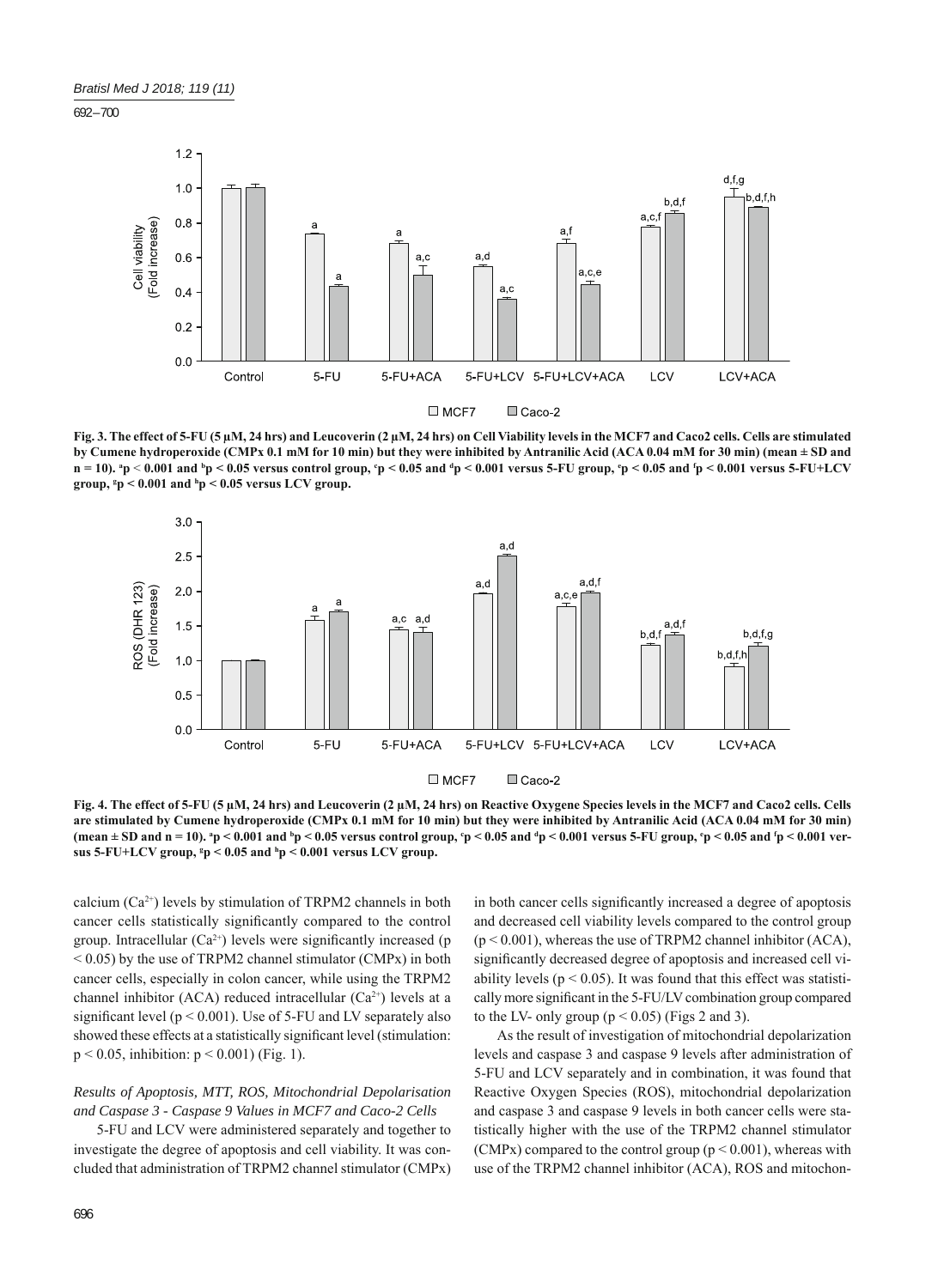

**Fig. 5. The effect of 5-FU (5 μM, 24 hrs) and Leucoverin (2 μM, 24 hrs) on Mitochondrial Depolarization levels in the MCF7 and Caco2 cells. Cells are stimulated by Cumene hydroperoxide (CMPx 0.1 mM for 10 min) but they were inhibited by Antranilic Acid (ACA 0.04 mM for 30**  min) (mean  $\pm$  SD and n = 10). <sup>3</sup>p < 0.001 and <sup>b</sup>p < 0.05 versus control group, <sup>c</sup>p < 0.05 and <sup>d</sup>p < 0.001 versus 5-FU group, <sup>c</sup>p < 0.05 and <sup>f</sup>p < 0.001 versus 5-FU+LCV group, <sup>s</sup>p < 0.05 and <sup>h</sup>p < 0.001 versus LCV group.

drial depolarization along with caspase 3 and caspase 9 levels were reduced significantly ( $p < 0.05$ ). It was found that these effects were statistically more significant in the 5-FU/LV combination group compared to the LV-alone group  $(p < 0.001)$  (Figs 4, 5 and 6).

#### **Discussion**

Breast and colon cancers are the most common cancers in the world and are among the leading causes of mortality. In the treatment of both cancers, various chemotherapy protocols are widely used in preoperative and postoperative periods. 5-FU chemotrapide, is widely used mainly in colon cancers, and is generally used in combination with 5-FU and LV (4).

TRP channels have 6 different subtypes in mammals; TRPA, TRPC, TRPM, TRPML, TRPP and TRPV. The selectivity of TRP channels has a wide spectrum, ranging from nonselective cation channels to highly selective  $(Ca^{2+})$  channels. TRP channels respond to a variety of stimuli such as: ligands, heat, mechanical stimulation, and play a role in different processes such as intracellular (Ca2+) metabolism, phagocytosis, cell motility, haemostasis, and inflammation  $(32-34)$ . A number of studies revealed the effects of subpopulations of TRP channels on many different cancer cells and the relationship between the survival and the expression of TRP channels in these cancers have been clearly demonstrated (35).

Many recent studies showed an abnormal TRP channel expression in different types of cancer, and TRP channels have been reported to have effects on invasion, proliferation, differentiation, and tumour vascularization in cancer cells (36). TRPM2 channels have been reported to have abnormal expression and roles in many types of cancer, including adenocarcinoma, among which breast cancer is one of the most important malignancies. In one study, TRPM2 expression was significantly higher in in-situ breast cancer compared to the normal breast tissue, and TRPM2 expression in invasive breast cancer was reported to be 6-fold higher than in-situ cancer (15). The same study reported that TRPM2 could be used as a molecular biomarker for breast cancer invasion.

It is well known that intracellular  $(Ca^{2+})$  levels have significant impact on cancer cells and TRP channels, and they have important roles in intracellular oxidative stress and apoptosis. It has been shown that TRP channels altered intracellular calcium concentrations and they had influence on regulation of  $(Ca^{2+})$  release in numerous cell organelles (37). Intracellular  $(Ca^{2+})$  concentration is variable and has been reported to increase in cases such as: increased proliferation, apoptosis and abnormal differentiation, which are indicative of cancer invasion (18,38). 5-FU, used therapeutically in many types of cancer, including breast and colon cancer, kills cancer cells by extremely increasing the amount of intracellular ROS (39). Increased intracellular ROS levels trigger oxidative stress, resulting in irreversible changes in components such as: intracellular lipids, proteins, and nucleic acids (40). The increase in intracellular  $(Ca^{2+})$  levels leads to an increase in the amount of ROS, mitochondrial membrane depolarization and an increase in activation of caspase 3 and caspase 9 (23, 30, 41).

In our study, 5-FU and LV were administered separately and in combination on breast cancer cell culture (MCF7) and colon cancer cell culture (Caco2). Then the effects of these chemotherapeutic agents on TRPM2 channels and the effects of these channels on cell death were investigated. A specific stimulator (CMPx) and inhibitor (ACA) for TRPM2 channels were administered and the intracellular  $(Ca^{2+})$  level, mitochondrial depolarization, caspase 3 and 9 values and intracellular ROS levels as well as degree of apoptosis were investigated by examining the intermediate stages of apoptosis of cancer cells and the results were compared to the control group. As the result of the analysis, it was found that the use of both drugs resulted in TRPM2 channel activation and that there was a significant increase in intracellular  $(Ca^{2+})$  levels, mitochondrial depolarization levels and intracellular ROS levels mediated by TRPM2 channels in the 5-FU, 5-FU+LCV groups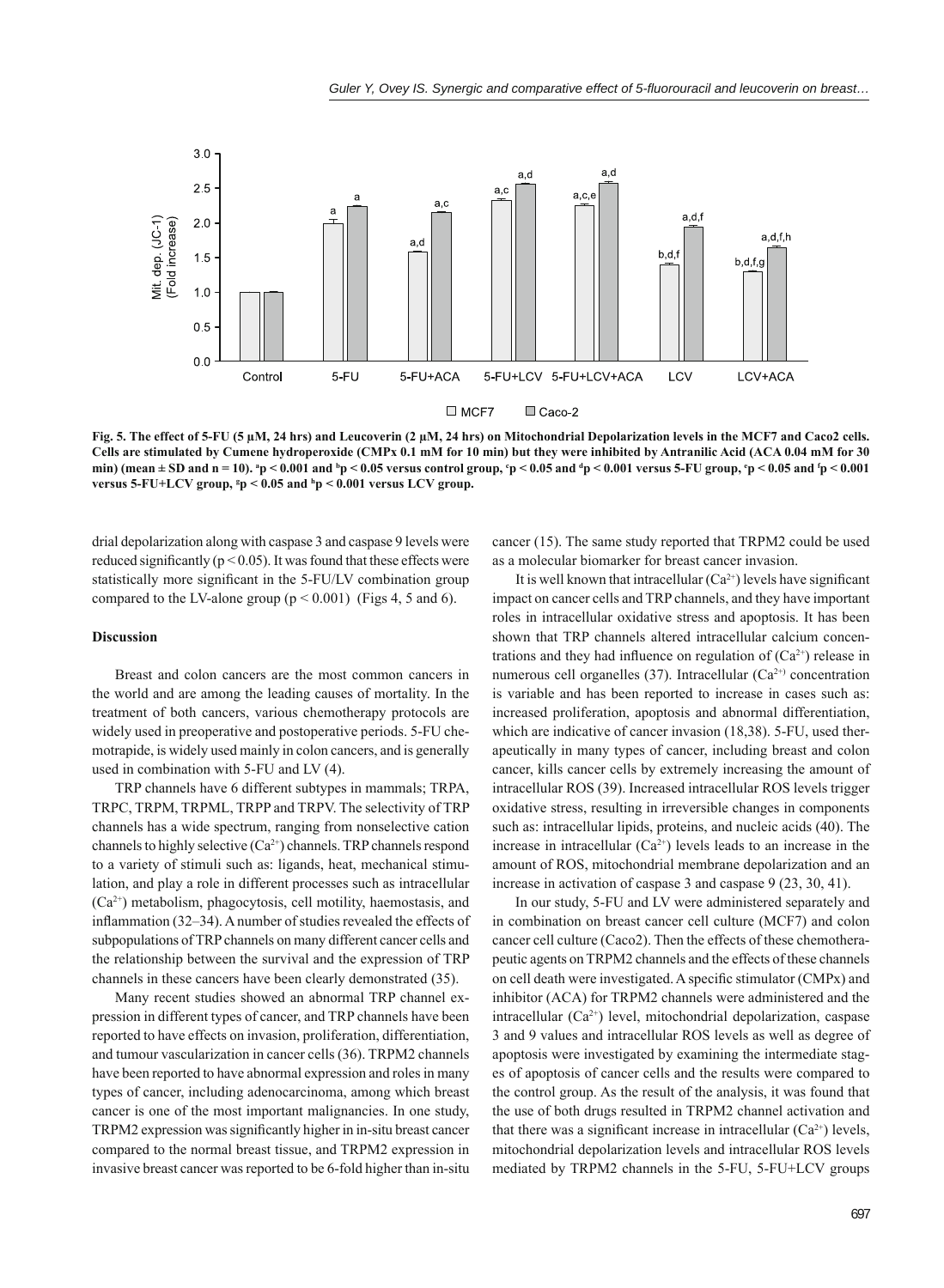692 – 700



**Fig. 6. The effect of 5-FU (5 μM, 24 hrs) and Leucoverin (2 μM, 24 hrs) on Caspase 3 (A) and Caspase 9 (B) levels in the MCF7 and Caco2 cells. Cells are stimulated by Cumene hydroperoxide (CMPx 0.1 mM for 10 min) but they were inhibited by Antranilic Acid (ACA 0.04 mM**  for 30 min) (mean ± SD and n = 10). <sup>3</sup>p < 0.001 and <sup>b</sup>p < 0.05 versus control group, <sup>c</sup>p < 0.05 and <sup>d</sup>p < 0.001 versus 5-FU group, <sup>c</sup>p < 0.05 and <sup>f</sup>p **< 0.001 versus 5-FU+LCV group, g p < 0.05 versus LCV group.**

and the oxidative stress-induced apoptosis levels were significantly increased compared to the control group. TRPM2 channel inhibition resulted in a statistically significant decrease in intracellular  $(Ca^{2+})$  levels, mitochondrial depolarization levels and intracellular ROS levels and degree of apoptosis in the 5-FU+ACA, 5-FU+LCV+ACA groups compared to the groups without channel inhibition ( $p < 0.05$ ). MCF7 and Caco2 cells showed a statistically significant increase in apoptosis levels ( $p \le 0.001$ ) in the 5-FU and 5-FU+LCV groups compared to the control group. Furthermore, the comparison of these effects of 5-FU and LV on both cancer types revealed that TRPM2 and all stages of cell death process were higher in colon cancer, being more pronounced in the 5-FU/ LV combination. It was seen that 5-FU application alone had higher effects than LV alone ( $p < 0.001$ ).

According to our literature review, there are very limited studies in literature on the effects of chemotherapeutic agents on TRP channels in colon and breast cancer, but no study has examined the effects of chemotherapeutic agents on TRPM2 channels in these cancers. In one study, TRPC5, another channel type that is active in oxidative stress in 5-FU chemoresistant colon cells, has been shown to play an important role (36). In another study regarding the effects of 5-FU on breast cancer cell culture on TRP channels and cell death, 5-FU was administered at a higher dose than our study  $(25 \mu M, 24 \text{ hrs})$ . Similar to our study, where 5-FU was administered at a dose of 5 μM for 24 hours, they reported that 5-FU showed similar effect at all stages of the molecular pathway of apoptosis by increasing intracellular  $(Ca^{2+})$  levels through TRPV1 channel activation (42). Increased TRPC5 expression in colon cancers was reported in literature (43), although TRPM2 channels were reported to play a role in tumour proliferation in breast cancer and may be used as invasion markers and play a role as prognostic factors (15). However, our study has established for the first time that TRPM2 channels had similar effects on colon cancer cells.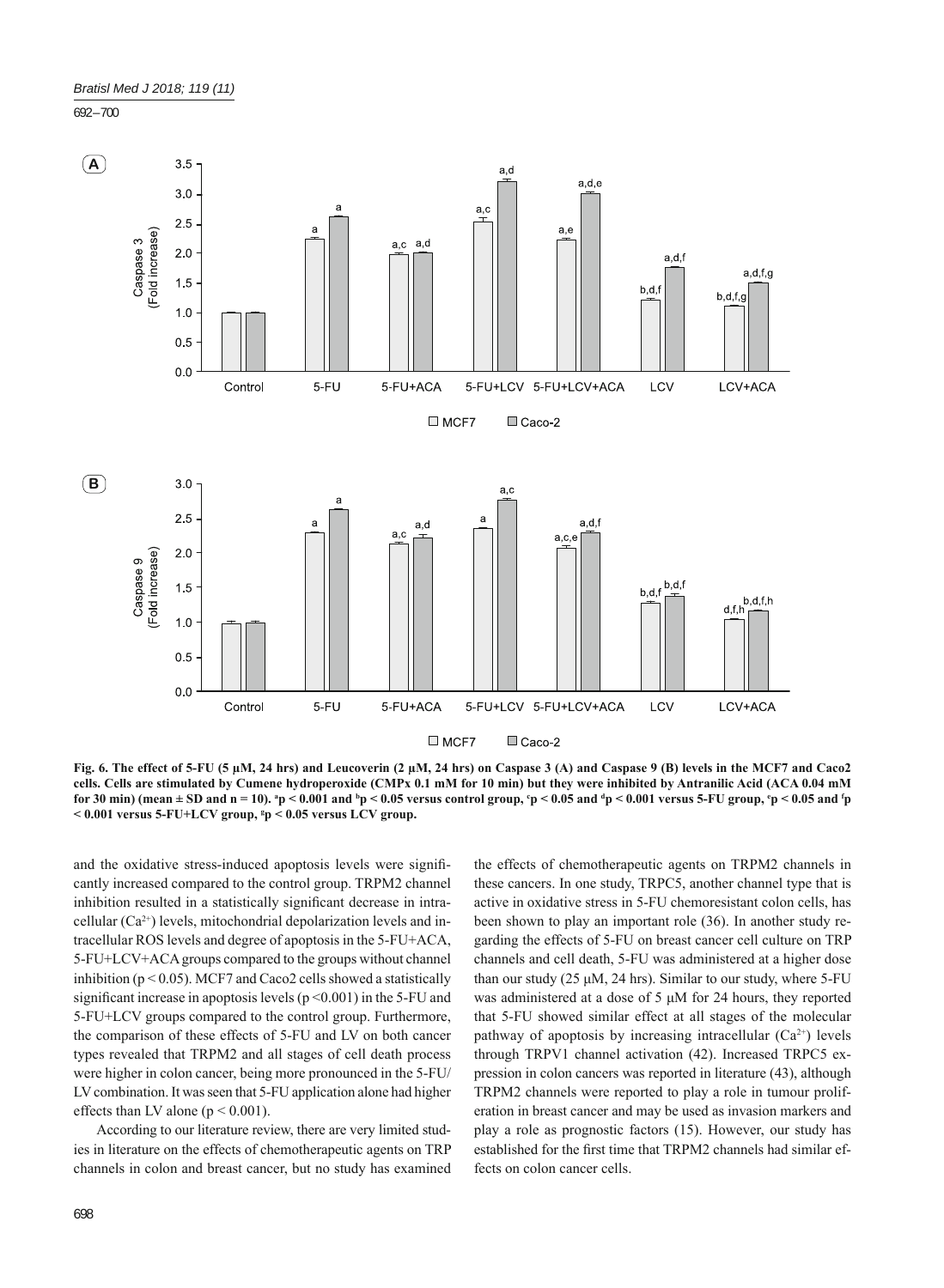As the result of this study, we conclude that the apoptotic effects of 5-FU and LV, agents frequently used together for colon and breast cancer, were directly related to the TRPM2 channels and that these channels play an important role in all molecular pathways of apoptosis by elevating intracellular levels of  $(Ca^{2+})$ and increasing mitochondrial depolarization. In addition, the results of our analyses showed that apoptotic activity of 5-FU+LCV combination in MCF7 and Caco2 cells involved TRPM2 channels and effect of 5-FU/LV on cell death through TRPM2 channels in colon cancer cells (Caco2) was higher than that of the breast cancer.

## **References**

**1. Benson JR, Jatoi I.** The global breast cancer burden. Future Oncol 2012; 8: 697–702.

**2. Ferlay J, Soerjomataram I, Dikshit R, Eser S, Mathers C, Rebelo, M, Parkin DM, Forman D, Bray F.** Cancer incidence and mortality worldwide: sources, methods and major patterns in Globacan 2012. Int J Cancer 2015; 136: 359–386.

**3. Vakaramoko Diaby, Rima Tawk, Vassiki Sanogo, Hong Xiao, Alberto J. Montero.** A review of systematic reviews of the cost-effectiveness of hormone therapy, chemotherapy, and targeted therapy for breast cancer. Breast Cancer Res Treat 2015; 151 (1): 27–40.

4. Longley DB, Harkin DP, Johnston PG. 5-fluorouracil: mechanisms of action and clinical strategies. Nat Rev Cancer 2003; 3: 330–338.

**5. Nishida M , Kuwahara K, Kozai D, Sakaguchi R, Mori Y.** TRP Channels: Their Function and Potentiality as Drug Targets. Innovative Medicine 2015.

**6. Clapham DE.** TRP channels as cellular sensors. Nature 2003; 426 (6966): 517–524.

**7. Patapoutian A, Peier AM, Story GM, Viswanath V.** ThermoTRP channels and beyond mechanisms of temperature sensation. Nat Rev Neurosci 2003; 4 (7): 529–539.

**8. Clapham DE, Julius D, Montell C, Schultz G.** Nomenclature and structure-function relationships of transient receptor potential channels. Pharmacol Rev 2005; 57 (4): 427–450.

**9. Voets T, Talavera K, Owsianik G, Nilius B.** Sensing with TRP channels. Nat Chem Biol 2005; 1 (2): 85–92.

**10. Christensen AP, Corey DP.** TRP channels in mechanosensation: direct or indirect activation? Nat Rev Neurosci 2007; 8 (7): 510–521.

**11. Bessac BF, Jordt SE.** Breathtaking TRP channels: TRPA1 and TRPV1 in airway chemosensation and reflex control. Physiology 2008; 23: 360-370.

**12. Miller BA, Zhang W.** TRP channels as mediators of oxidative stress. Adv Exp Med Biol 2011; 704: 531–544.

**13. Kozai D, Ogawa N, Mori Y.** Redox regulation of transient receptor potential channels. Antioxid Redox Signal 2014; 21 (6): 971–986.

**14. Simon F, Varela D, Cabello-Verrugio C.** Oxidative stress-modulated TRPM ion channelsin cell dysfunction and pathological conditions in humans. Cell Signal 2013; 25 (7): 1614–1624.

**15. Toledoa AS, Espinoza-Gabriela MI, Condadoc DM.** Evaluation of the TRPM2 channel as a biomarker inbreast cancer using public databases analysis. Bol Med Hosp Infant Mex 2016; 73 (6): 397–404.

**16. Sumoza-Toledo A, Penner R.** TRPM2. A multifunctional ionchannel for calcium signalling. J Physiol 2011; 589 (7): 1515–1525.

**17. Park YR, Chun JN, So I, Kim HJ, Baek S, Jeon JH et al.** Data-driven analysis of TRP channels in cancer: linking variation ingene expression to clinical significance. Cancer Genomics Pro-teomics 2016; 13: 83-90.

**18. Doerner JF, Gisselmann G, Hatt H, Wetzel CH.** Transient receptor potential channel A1 is directly gated by calcium ions. J Biol Chem 2007; 282 (18): 13180–13189.

**19. Gou H, Gu L, Shang B et al.** Protective effect of Bu-Zhong-Yi-Qi decoction, the water extract of Chinese traditional herbal medicine, on 5-fl uorouracil-induced intestinal mucositis in mice. Hum Exp Toxicol 2016; 35 (12): 1243–1251.

**20. Kart A, Cigremis Y, Karaman M et al.** Caffeic acid phenethyl ester (CAPE) ameliorates cisplatin-induced hepatotoxicity in rabbit. Exp Toxicol Pathol 2010; 62 (1): 45–52.

**21. Han Q, Chen R, Wang F, Chen S, Sun X, Guan X et al.** Pre-exposure to 50 Hz-electromagnetic fields enhanced the antiproliferative efficacy of 5-fluorouracil in breast cancer MCF-7 cells. PLoS One 2018; 13 (4): e0192888.

**22. Tedeschi PM, Kathari YK, Farooqi IN, Bertino JR.** Leucovorin rescue allows effective high-dose pralatrexate treatment and an increase in therapeutic index in mesothelioma xenografts. Cancer Chemother Pharmacol 2014; 74 (5): 1029-1032.

**23. Uğuz AC, Naziroğlu M, Espino J, Bejarano I, González D, Rodríguez AB, Pariente JA.** Selenium modulates oxidative stress-induced cell apoptosis in human myeloid HL-60 cells through regulation of calcium release and caspase-3 and -9 activities. J Membr Biol 2009; 232 (1–3): 15–23.

**24. Martinez NA, Ayala AM, Martinez M, Martinez-Rivera FJ, Miranda JD, Silva WI.** Caveolin-1 Regulates the P2Y2 Receptor Signaling in Human 1321N1 Astrocytoma Cells. J Biol Chem 2016; 291 (23): 12208–12222.

**25. Espino J, Pariente JA, Rodríguez AB.** Role of melatonin on diabetesrelated metabolic disorders. World J Diabetes 2011; 2 (6): 82–91.

**26. Özdemir ÜS, Nazıroğlu M, Şenol N, Ghazizadeh V.** Hypericum perforatum attenuates spinal cord injury-induced oxidative stress and apoptosis in the dorsal root ganglion of rats:involvement of TRPM2 and TRPV1 channels. Mol Neurobiol 2016; 23: 1–12.

**27. Espino J, Bejarano I, Redondo PC, Rosado JA, Barriga C, Reiter RJ et al.** Melatonin reduces apoptosis induced by calcium signaling in human leukocytes: Evidence for the involvement of mitochondria and Bax activation. J Membr Biol 2010; 233 (1-3): 105–118.

**28. Bejarano I, Redondo PC, Espino J, Rosado JA, Paredes SD, Barriga C, Reiter RJ, Pariente JA, Rodríguez AB.** Melatonin induces mitochondrial-mediated apoptosis in human myeloid HL-60 cells. J Pineal Res 2009; 46 (4): 392–400.

**29. Öz A, Çelik Ö.** Curcumin inhibits oxidative stress-induced TRPM2 channel activation, calcium ion entry and apoptosis values in SH-SY5Y neuroblastoma cells: Involvement of transfection procedure. Mol Membr Biol 2016; 33 (3–5): 76–88.

**30. Uguz AC, Cig B, Espino J, Bejarano I, Naziroglu M, Rodríguez AB, Pariente JA.** Melatonin potentiates chemotherapy-induced cytotoxicity and apoptosis in rat pancreatic tumor cells. J Pineal Res 2012; 53  $(1)$ : 91–98.

**31. Övey IS, Naziroğlu M.** Homocysteine and cytosolic GSH depletion induce apoptosis and oxidative toxicity through cytosolic calcium overload